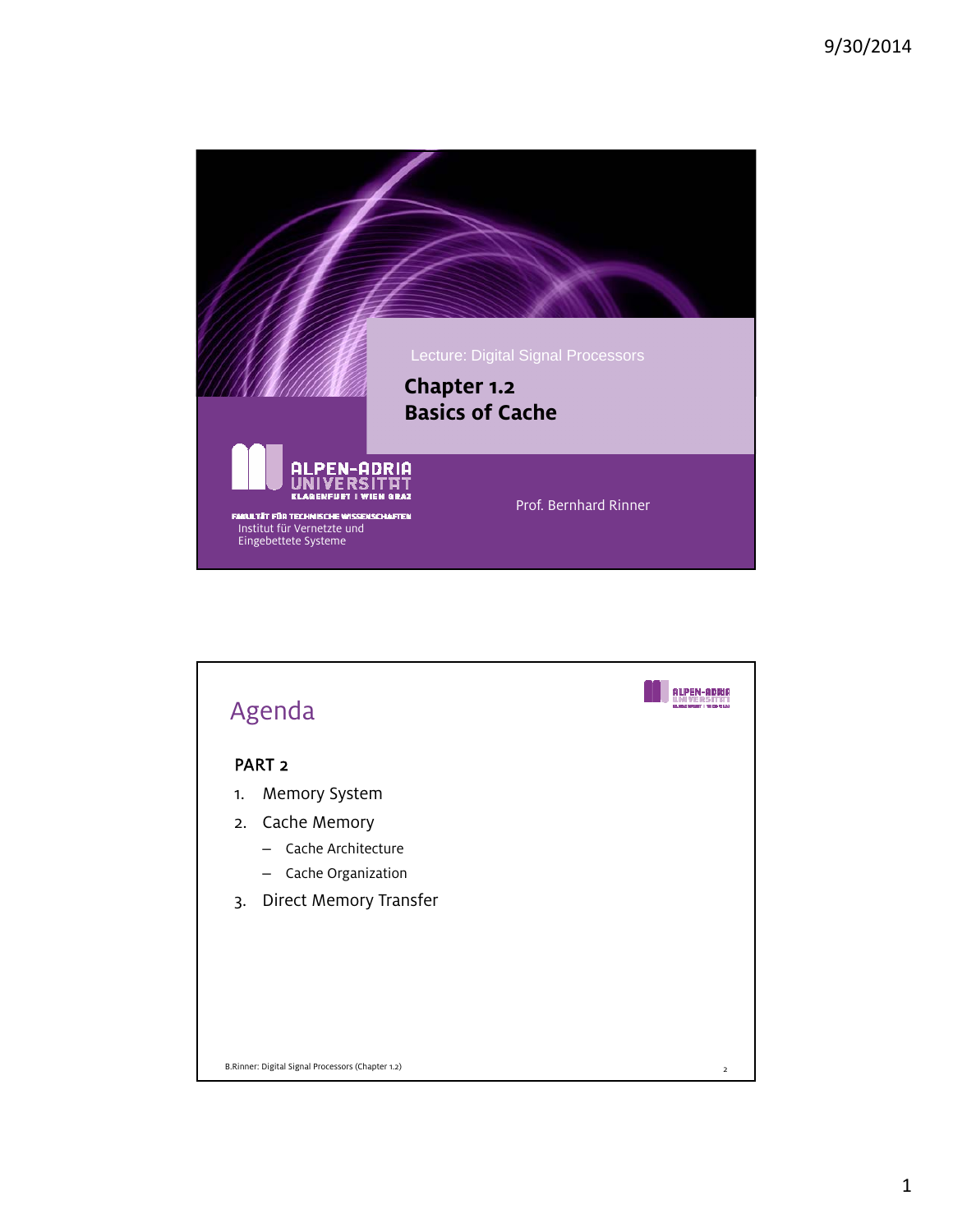

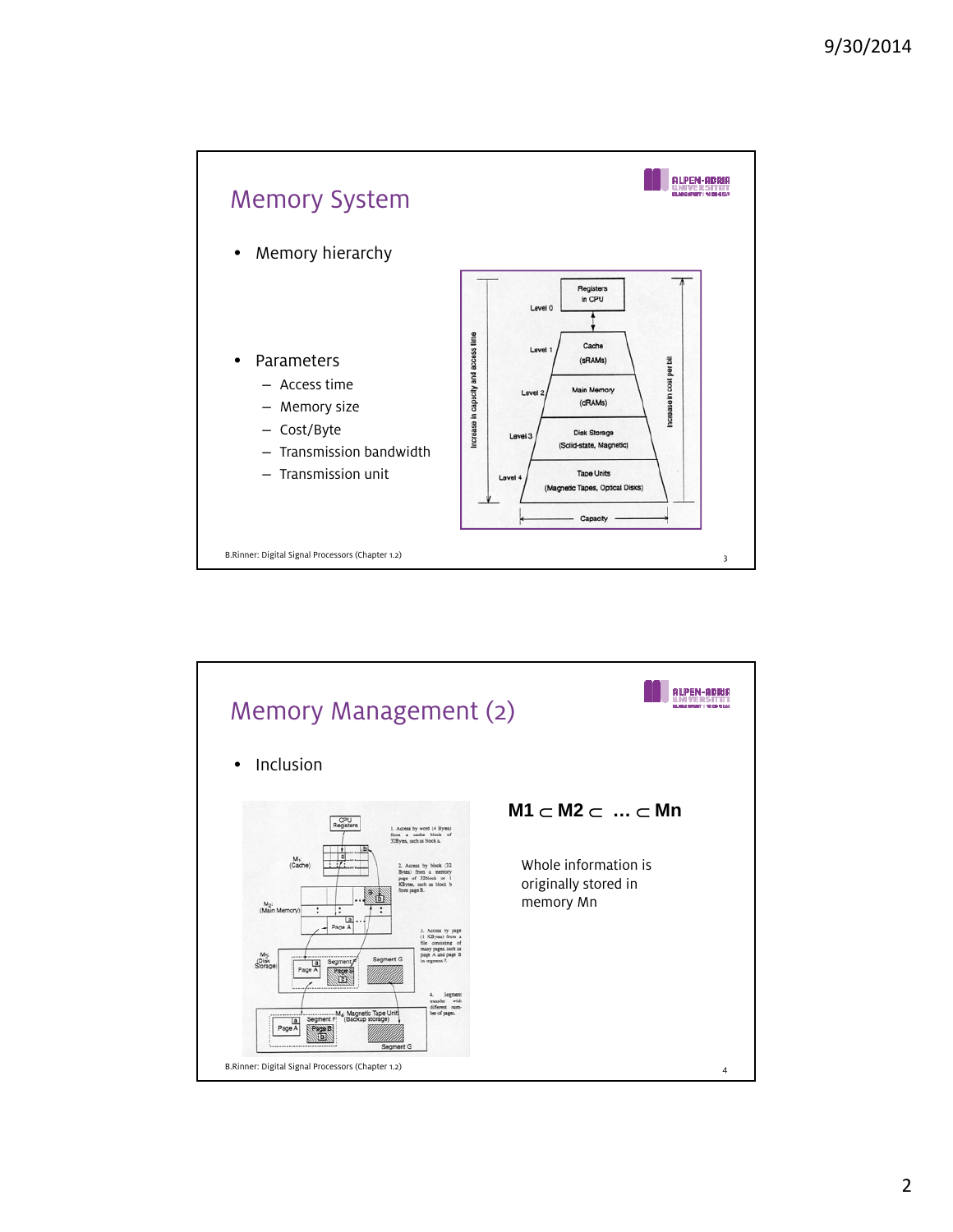

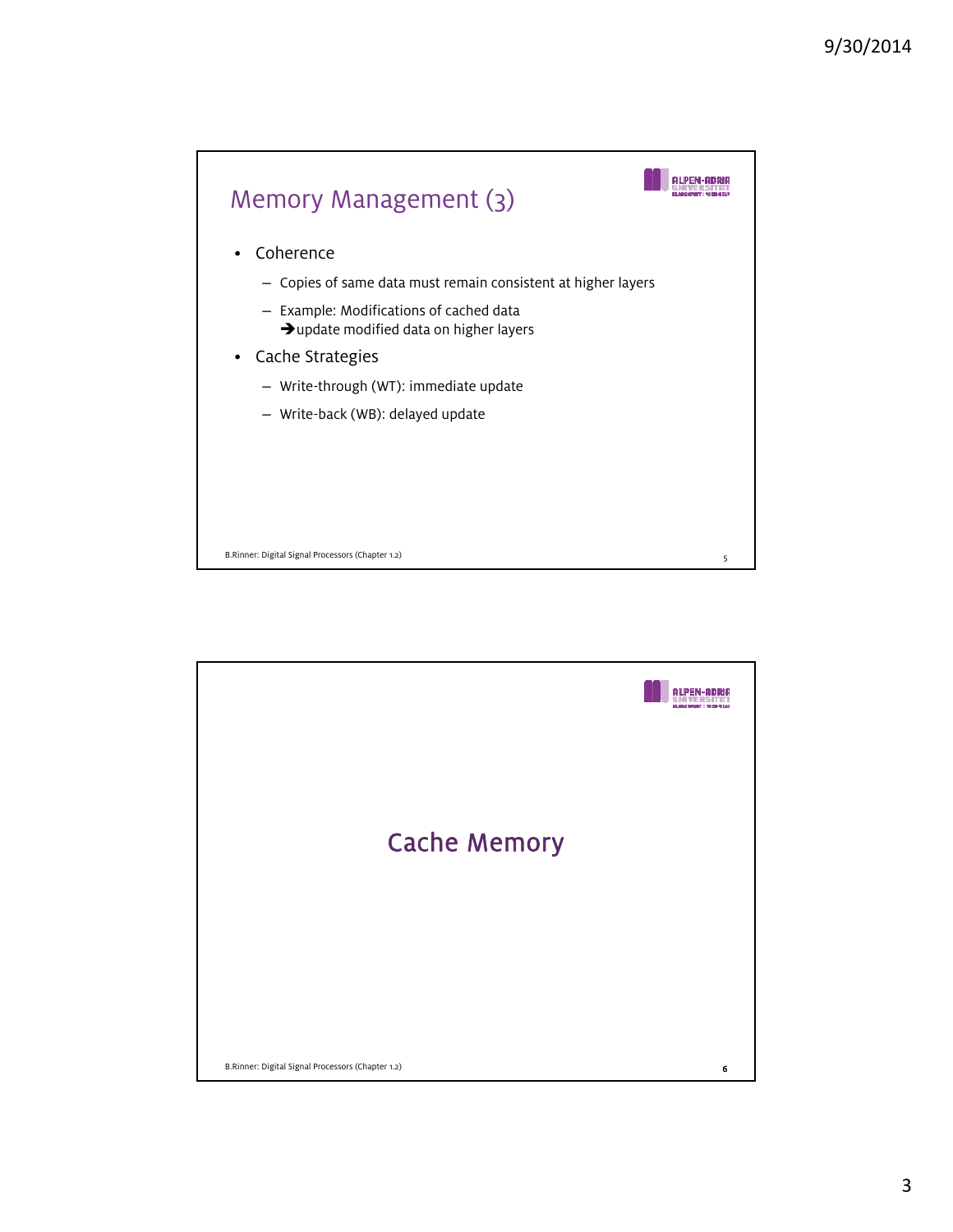



4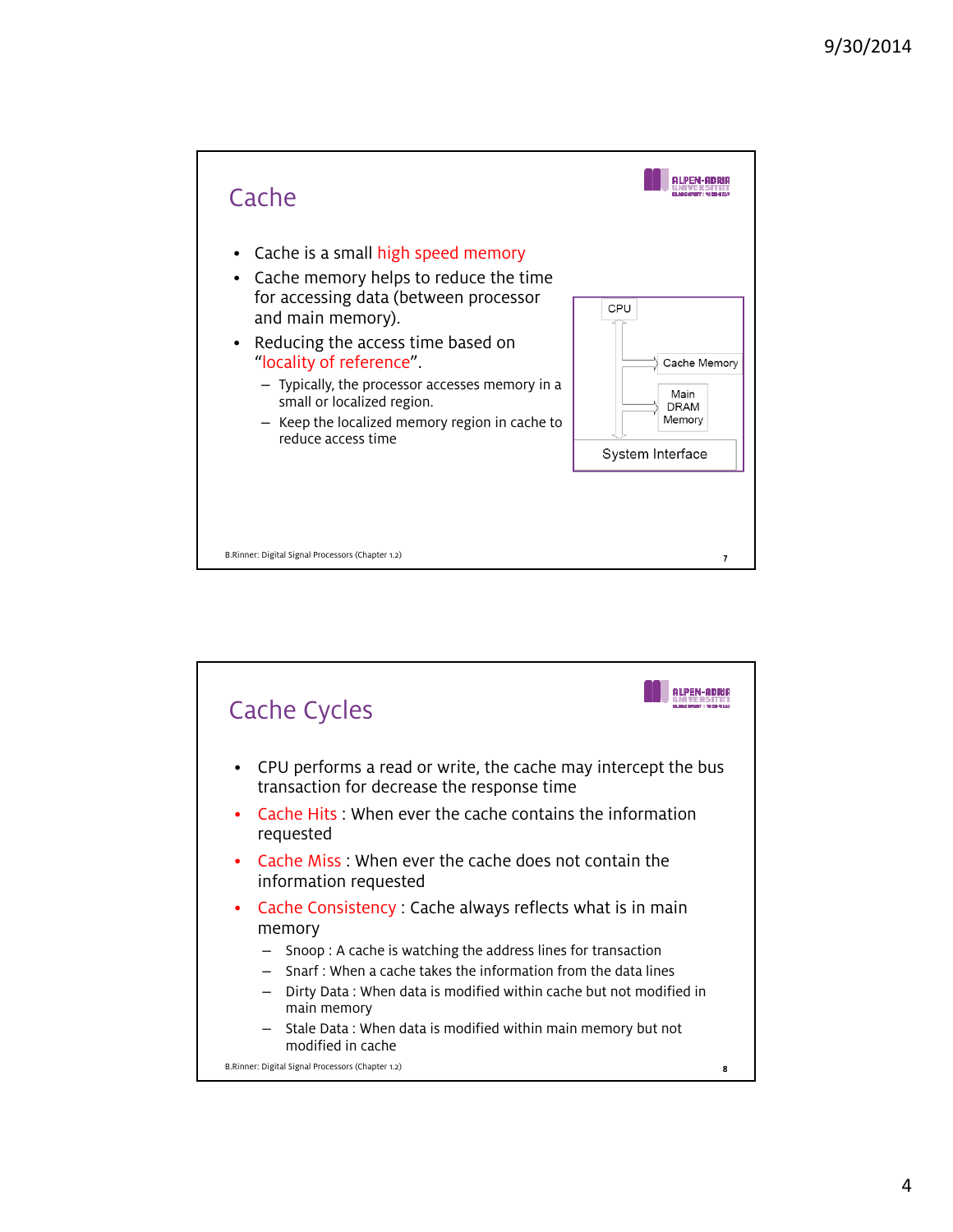

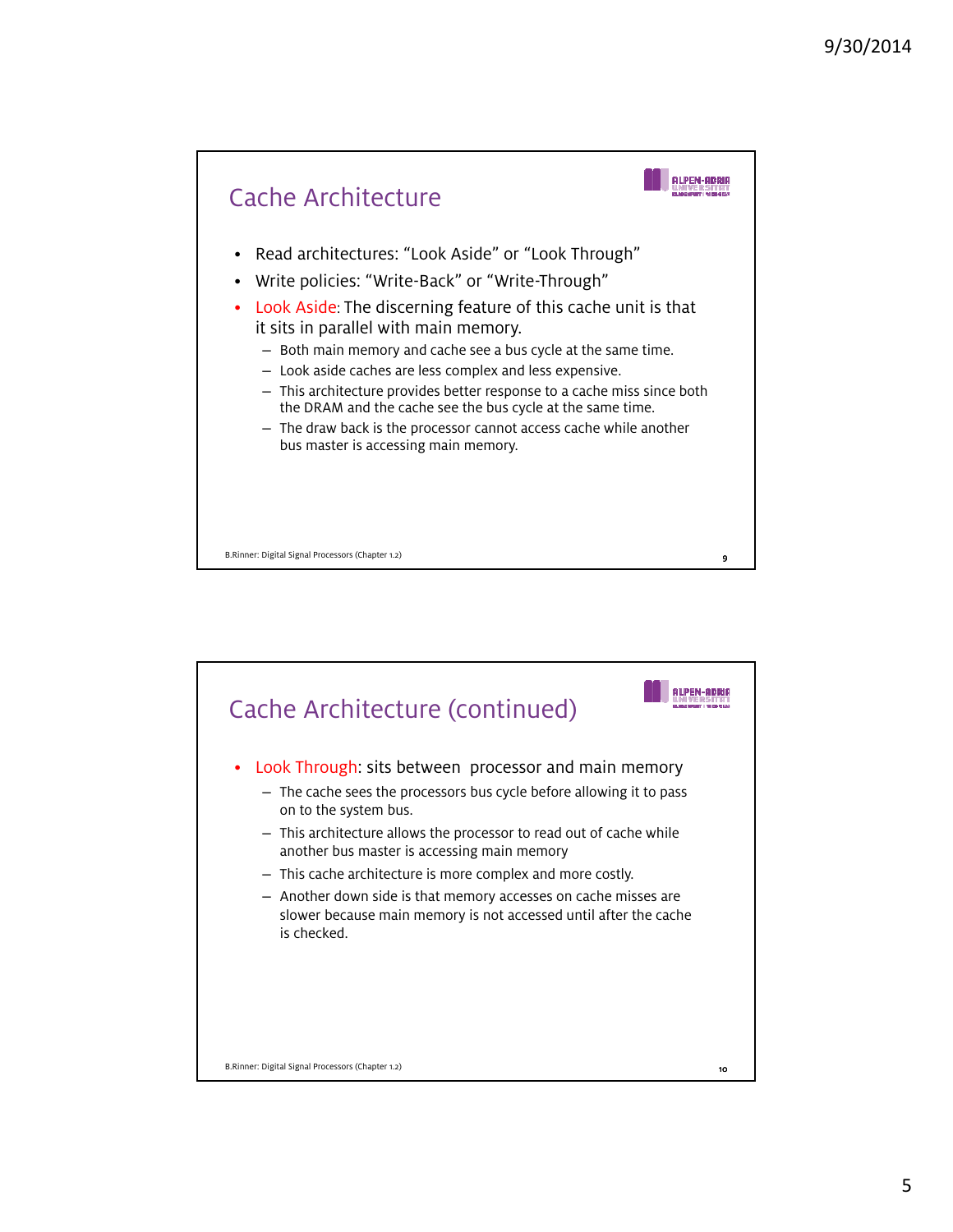

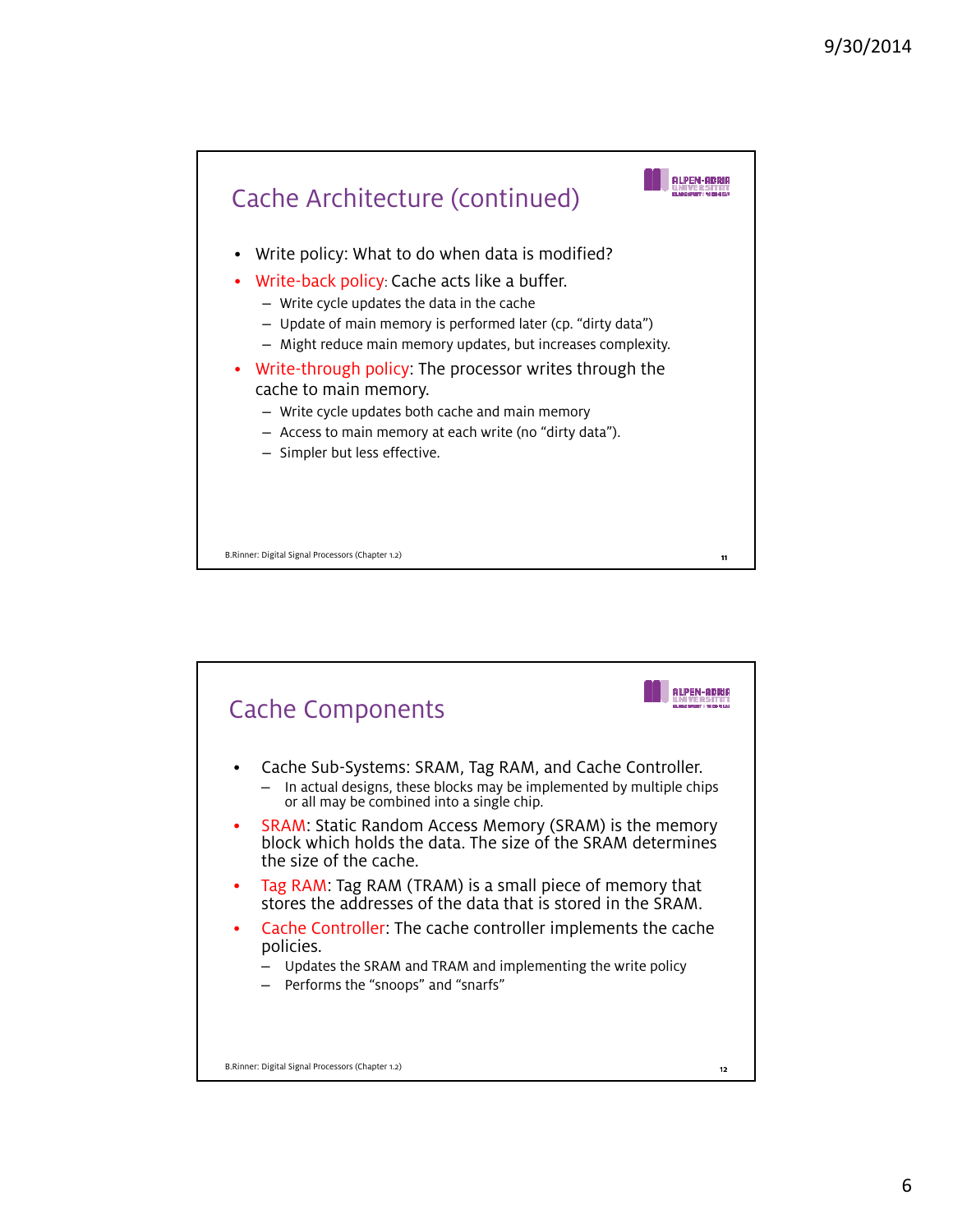



7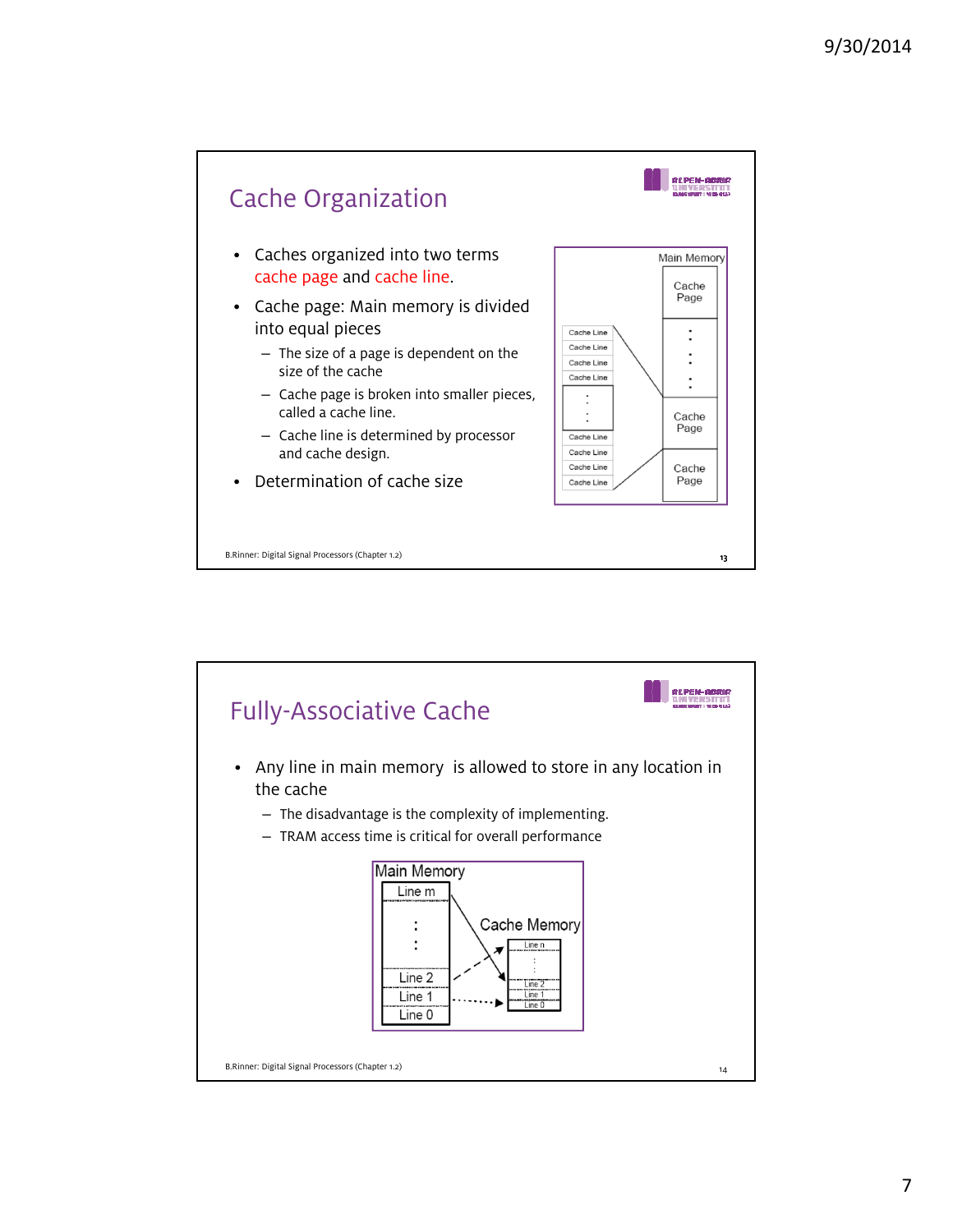

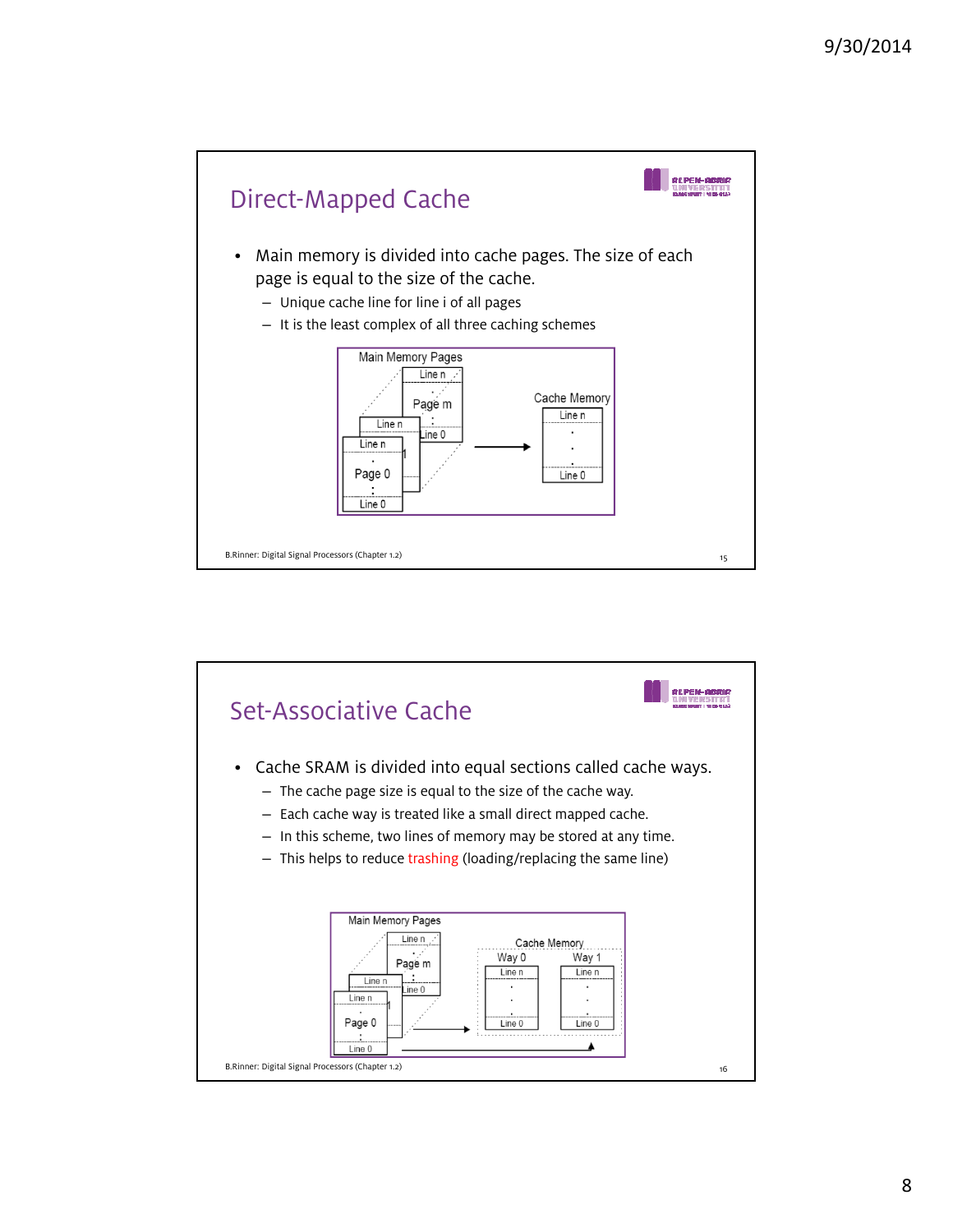

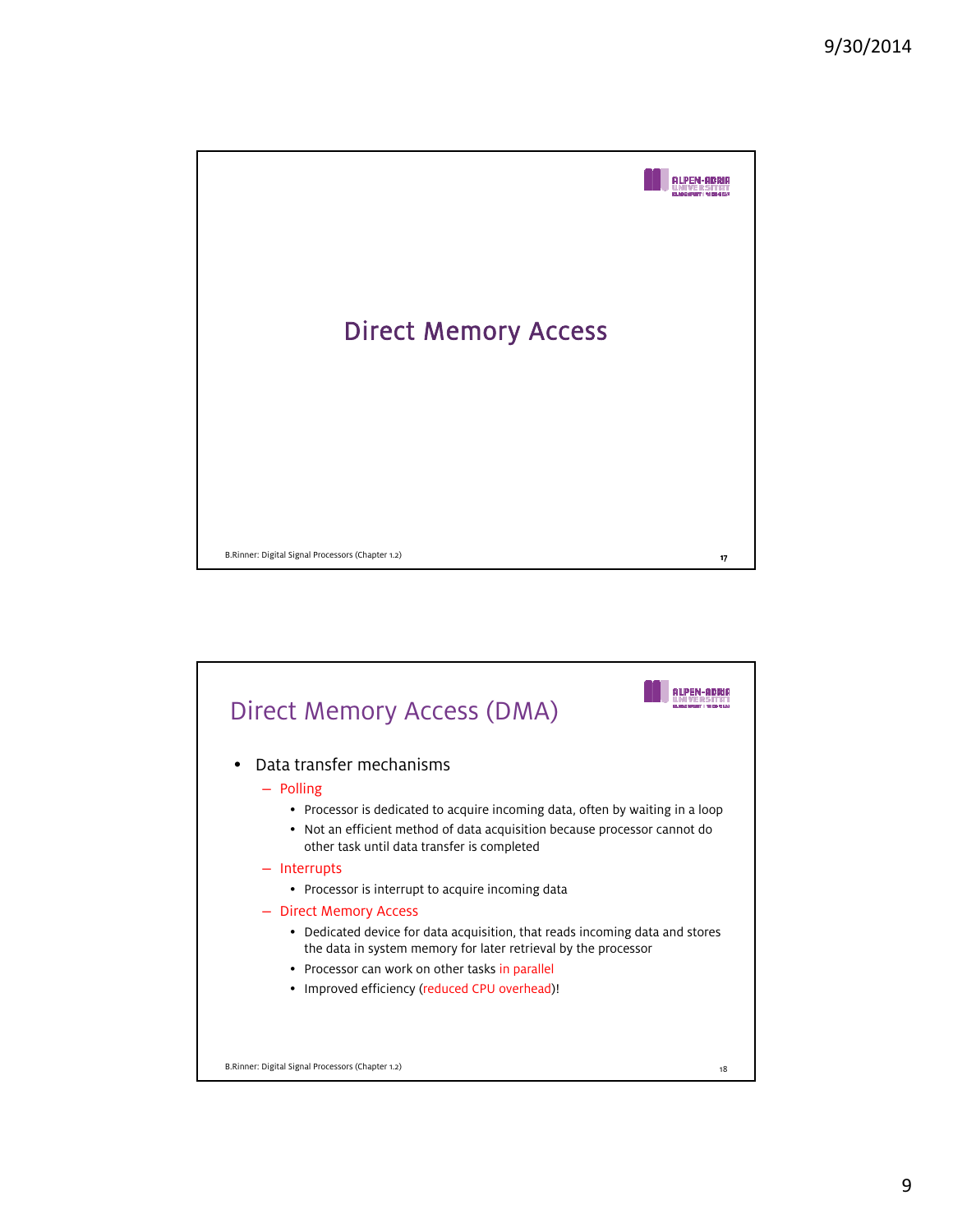

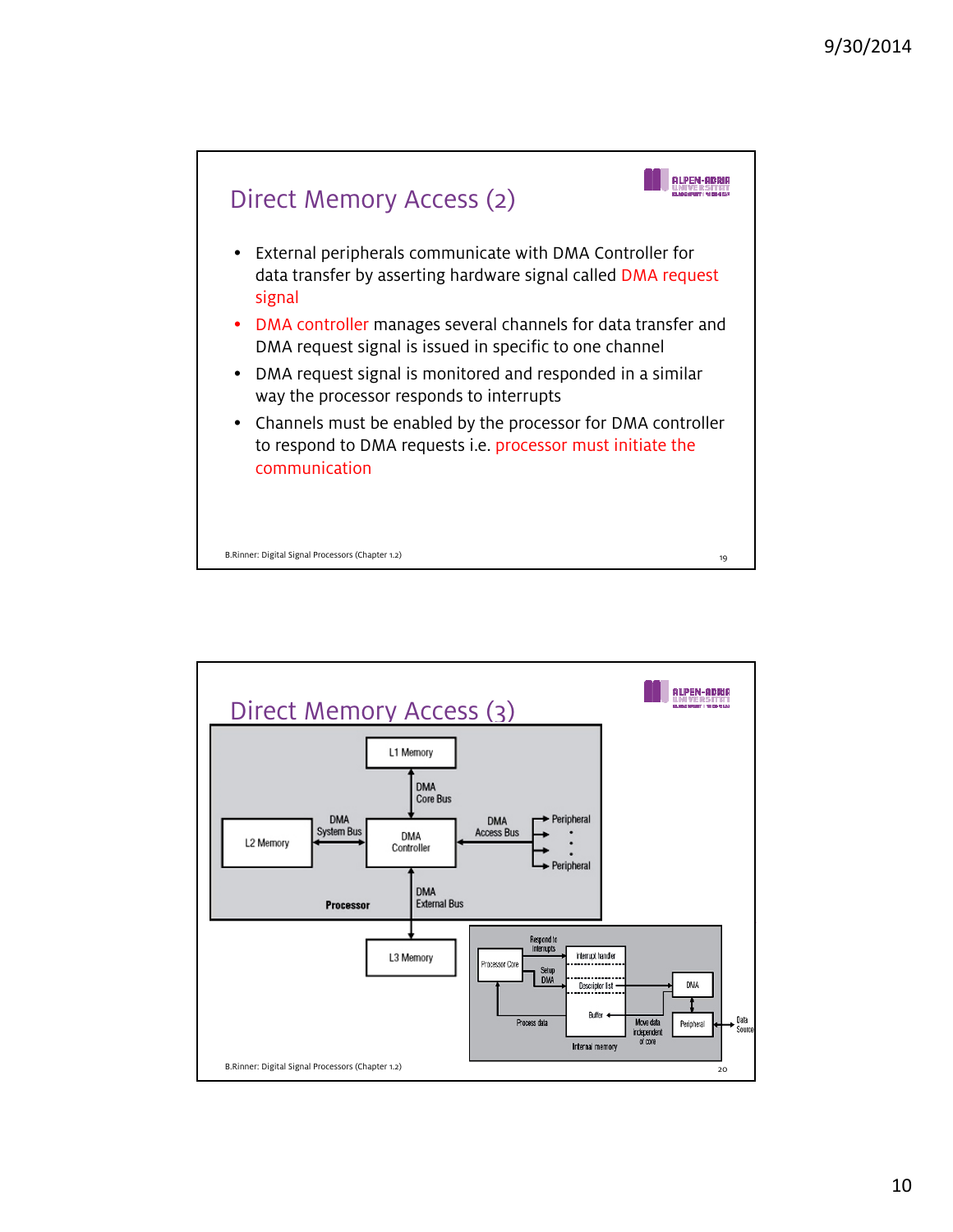